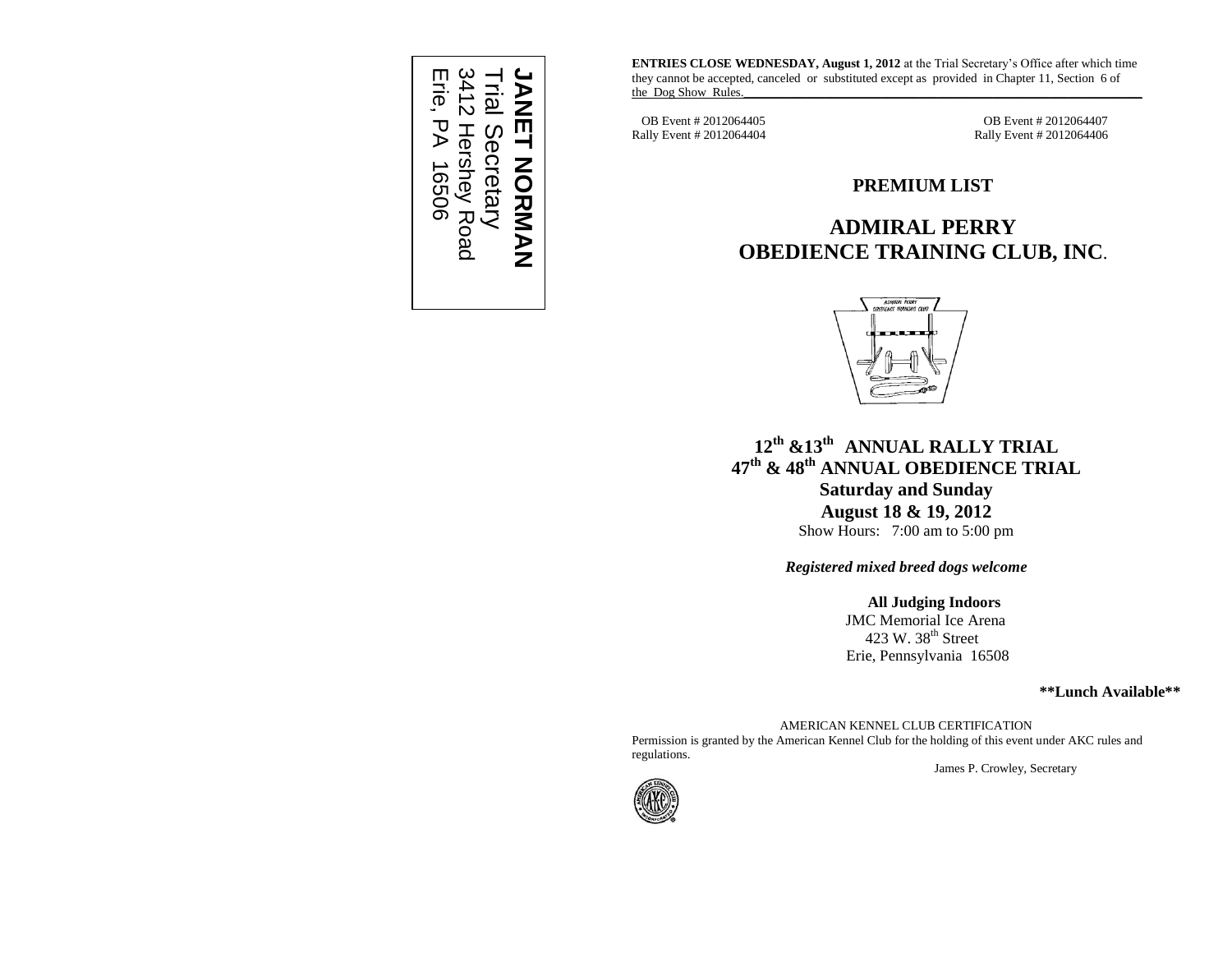#### **Admiral Perry Obedience Training Club, Inc. Officers of the Club**

| BOARD OF DIRECTORSJames Kwiatkowski,<br>Janet Norman, Trish Clark, Sally Shilling, Mary Alice Piotrowski, Amy Barney |  |  |
|----------------------------------------------------------------------------------------------------------------------|--|--|
|                                                                                                                      |  |  |
|                                                                                                                      |  |  |
|                                                                                                                      |  |  |
|                                                                                                                      |  |  |
|                                                                                                                      |  |  |
|                                                                                                                      |  |  |

#### **Trial Committee**

| <b>Trial Secretary</b> | Janet Norman, 3412 Hershey Road, Erie, PA 16506-4710                            |           |                    |
|------------------------|---------------------------------------------------------------------------------|-----------|--------------------|
|                        | (814) 866-5609 e-mail JLNORMAN52@roadrunner.com                                 |           |                    |
| Chairperson            | Ann Gehrlein, 9001 Hamot Rd, Waterford, PA 16441                                |           |                    |
|                        | $(814)$ 864-3335 e-mail $\frac{\text{Annsk9s@aol.com}}{\text{Annsk9s@aol.com}}$ |           |                    |
| Hospitality            | Marilyn Flower                                                                  | Food      | Melanie Shufran    |
| Publicity              | Lee-Ann Czytuck                                                                 |           | Sue Eastman        |
|                        | Sandy Globa                                                                     | Raffle    | Melanie Shufran    |
| Chief Steward          | Amy Barney                                                                      |           | Mary Beth Hartley  |
| Advertising            | Mary Alice Piotrowski                                                           | Set up    | Club Members       |
| Premium List           | <b>Kathy Croft</b>                                                              | Tabulator | <b>Kathy Croft</b> |
|                        | Ann Gehrlein                                                                    | Grounds   | <b>Trish Clark</b> |
|                        |                                                                                 |           |                    |

Trophies Kathy Croft

Misconduct Committee – Melanie Shufran, Jodie Casillo, Trish Clark, Betsy Olson, Lee-Ann Czytuck

#### **Veterinarian on Call**

 Glenwood Pet Hospital, 3853 Peach Street, Erie, PA 864-3019 8am-2pm Sat Pet Emergency Clinic, 429 W 38<sup>th</sup> Street, Erie, PA 866-5920 all other hours  **JUDGES ASSIGNMENTS**

Brian Cleveland NA, OA, UB Phyllis Broderick NA, OA, UB Phyllis Broderick NB, OB, UA Brian Cleveland NB, OB, UA William Allen All Rally Classes William Allen All Rally Classes

 **SATURDAY SUNDAY** BN A&B, GN, GO BN A&B, GN, GO Versatility Versatility

# PRE-PAID CATALOGS

\$3.00 Pre-paid with Entry Reserve your copy on the entry blank. \$4.00 Day of the Show \* Limited Quantity

\* \* \* \* \* \* \* \* \* \*

# **Obedience "C" Match**

Saturday, August 19, 2012

### **Time**

- **\* Begins** after the last regular trial class is over.
- \* **Ends** when the last person runs through.

### **Judge**

- \* There is no judge.
- \* Fellow participants can play "judge" for you.

## **Entry**

- Pre-registration only. Please use the form below. Mail with your trial entry.
- \* Pre-registration is \$7.00.
- \* No entries day of the trial.
- \* Handlers may buy a maximum of **1 ticket per dog**.

#### **Rules**

- \* Each handler/dog team gets 10 minutes per ticket in the ring.
- \* No stewards or scoring are provided.
- \* Group exercises can be practiced by invitation of someone holding a ticket and using part of their time.
- \* Participants can train any exercise in Novice, Open or Utility during their time in the ring.
- \* Toys and clickers may be brought into the ring for training.
- \* **NO FOOD is allowed in the ring.**

# <del>& & & & & & & & & & & & &</del> &

# OC Match Pre-Registration

| Handler's Name                                                    |  |  |  |  |  |  |
|-------------------------------------------------------------------|--|--|--|--|--|--|
| Circle trial class in which you will compete: Novice Open Utility |  |  |  |  |  |  |
| tickets $@$ \$7.00<br>#                                           |  |  |  |  |  |  |

\$\_\_\_\_\_\_\_enclosed, payable to **APOTC**\*\*

## \*\*Please write a check **separate** from your trial entry.

Send this form to: Janet Norman 3412 Hershey Road Erie, PA 16506-4710

APOTC Secretary Use: Ticket #(s) \_\_\_\_\_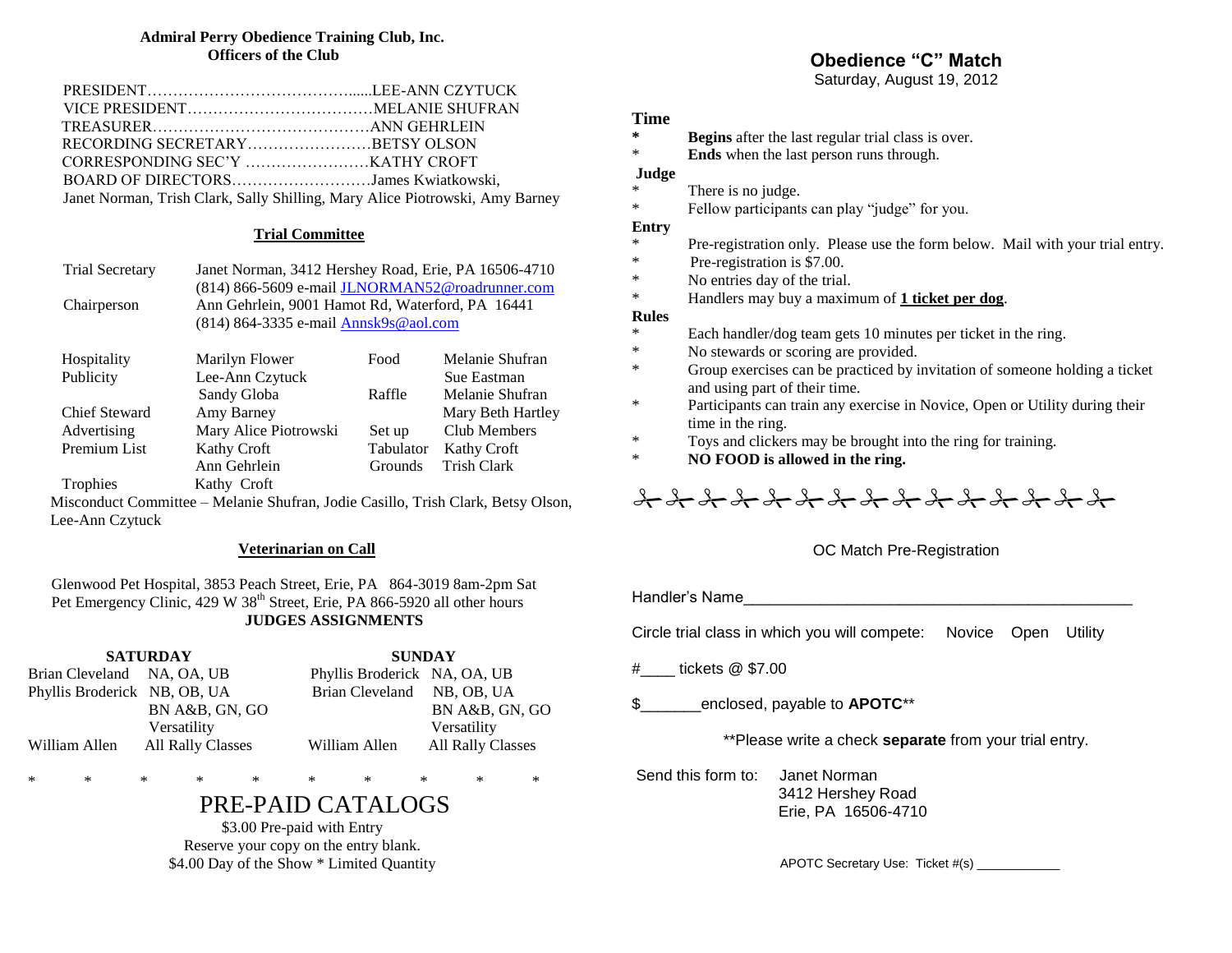|            |     |     | <b>HERDING GROUP</b> – con't                               |
|------------|-----|-----|------------------------------------------------------------|
| <b>Sat</b> |     | 711 | HS GERMAN SHEPHERD DOG IN Utility - Sun Catcher / APOTC    |
|            | Sun |     | 712   HS GERMAN SHEPHERD DOG IN Utility - Mouse Pad Sharon |
|            |     |     | Crossman - Monarch Shepherds                               |
| Sat        | Sun |     | 713   HS SHETLAND SHEEPDOG - \$10/Barb Cole                |
| Sat        | Sun |     | 714   HS SHETLAND SHEEPDOG in NA-\$10/Karen Novotny        |

#### **\*\*\*\*\*\*\*\*\*\*\*\*\*\*\*\*\*\*\*\*\*\*\*\*\*\*\*\*\*\*\*\*\*\*\*\*\*\*\*\*\*\*\*\*\*\*\*\*\*\*\*\*\*\*\*\*\*\*\*\*\*\*\*\*\*\*\*\*\*\***

#### **Obedience and Rally Move-Up Form**

The request for move-ups must be in writing and presented to the trial secretary at least 30 minutes prior to the start of each trial. Obedience move-ups will be accepted as space permits within entry limits, in accordance with Chapter 1, Section 16 of the Obedience Regulations*.*

|                                           |              |                                                                                                                                                                                                                                      | Move Entry to: (Circle One)    |
|-------------------------------------------|--------------|--------------------------------------------------------------------------------------------------------------------------------------------------------------------------------------------------------------------------------------|--------------------------------|
|                                           |              |                                                                                                                                                                                                                                      | Rally                          |
| Rally Advanced                            | A            | B                                                                                                                                                                                                                                    |                                |
| <b>Rally Excellent</b>                    | $\mathsf{A}$ | B                                                                                                                                                                                                                                    |                                |
|                                           |              |                                                                                                                                                                                                                                      | <b>Obedience</b>               |
| Open                                      | A            | B                                                                                                                                                                                                                                    |                                |
| <b>Utility</b>                            | A            | B                                                                                                                                                                                                                                    |                                |
|                                           |              |                                                                                                                                                                                                                                      |                                |
|                                           |              |                                                                                                                                                                                                                                      |                                |
| Signature of owner or agent duly          |              |                                                                                                                                                                                                                                      | Authorized to make this entry: |
| Signature of Trial Secretary if approved: |              |                                                                                                                                                                                                                                      |                                |
| Date:                                     |              | <u> 1989 - Johann Harry Harry Harry Harry Harry Harry Harry Harry Harry Harry Harry Harry Harry Harry Harry Harry Harry Harry Harry Harry Harry Harry Harry Harry Harry Harry Harry Harry Harry Harry Harry Harry Harry Harry Ha</u> |                                |

# **ACCOMMODATIONS**

**These motels will accept guests with dogs.** All are about 15 minutes from the show site.

| I-90/Rt 97 (Exit 27)   | $(814)868-0879$    |
|------------------------|--------------------|
| I-90/Rt 19 (Exit 24)   | $(814) 864 - 1010$ |
| I-90/Rt 97 (Exit 27)   | $(814) 868 - 5246$ |
| $I-90/Rt 97$ (Exit 27) | $(814) 868 - 8521$ |
| I-90/Rt 97 (Exit 27)   | $(814) 864 - 1812$ |
| I-90/Rt 19 (Exi 24)    | $(814) 866 - 6666$ |
|                        |                    |

\*\*\*\*\*\*\*\*\*\*\*\*\*\*\*\*\*\*\*\*\*\*\*\*\*\*\*\*\*\*\*\*\*\*\*\*\*\*\*\*\*\*\*\*\*\*\*\*\*\*\*\*\*\*\*\*\*\*\*\*\*\*\*\*\*\*\*\*

#### **From the East or West:**

I-90 to Exit 24 Rt 19 North, Peach Street - Go 4 miles until you cross Liberty Street. At the next light turn right onto W  $38<sup>th</sup>$  Street. Go thru the traffic light and the Zoo/ Ice Arena entrance is 1 block on the right (possible heavy traffic). **Currently major construction for the 1st mile North on Peach Street.**

|        | ×<br>п.      |
|--------|--------------|
|        | ٠            |
| ×<br>× | I<br>۰.<br>v |

**I-90 from the East or West** - to Exit 27 Rt 97 North, State Street - go 2+ miles to the  $3<sup>rd</sup>$  light (Zoo sign on left) and turn left. The Zoo/Ice Arena entrance is on the left (relatively light traffic).

**From I-79 North or South** exit onto I-90 East. Then follow either of the above directions to the Ice Arena.

**Hills Family Campground** - 6300 Sterrettania Rd, Fairview, PA 814-833-3272 (From I-90 East or West, Sterrettania, Route 832 N, Exit 18, 2 blocks on the left) **KOA Campground** - 6645 West Rd, McKean, PA 814-476-7706 (From I-90 East or West, Exit I-79 S 7 miles to McKean Exit 174, right 1 mile on the left. **OR** – I-79 from the South to McKean Exit 174, left 1 mile on the left.

#### **\*\*\*\*\*\*\*\*\*\*\*\*\*\*\*\*\*\*\*\*\*\*\*\*\*\*\*\*\*\*\*\*\*\*\*\*\*\*\*\*\*\*\*\*\*\*\*\*\*\*\*\*\*\*\*\*\*\*\*\*\*\*\*\*\*\*\***

#### **2012 Obedience Judging Panel**

Phyllis Broderick, 262 Brass Castle Rd, Oxford, NJ 07863 Brian Cleveland, 12700 Sherwood Place Apt 1-9, Minnetonka, MN 55305 William Allen, P.O. Box 648, Parkman, OH 44080

# **\*\*\*\*\*\*\*\*\*\*\*\*\*\*\*\*\*\*\*\*\*\*\*\*\*\*\*\*\*\*\*\*\*\*\*\*\*\*\*\*\*\*\*\*\*\*\*\*\*\*\*\*\*\*\*\*\*\*\*\*\*\*\*\*\*\***

# **\*2013 Obedience Judging Panel**

Terri Clingerman, 4980 Brick Schoolhouse Rd, N Rose, NY 14516 Donald Levinson, 51 Cockrell St, Alexandria, VA 22304 Marilyn Tomaszewski, 19918 Maplewood St, Livonia, MI 48152

\*Pending AKC approval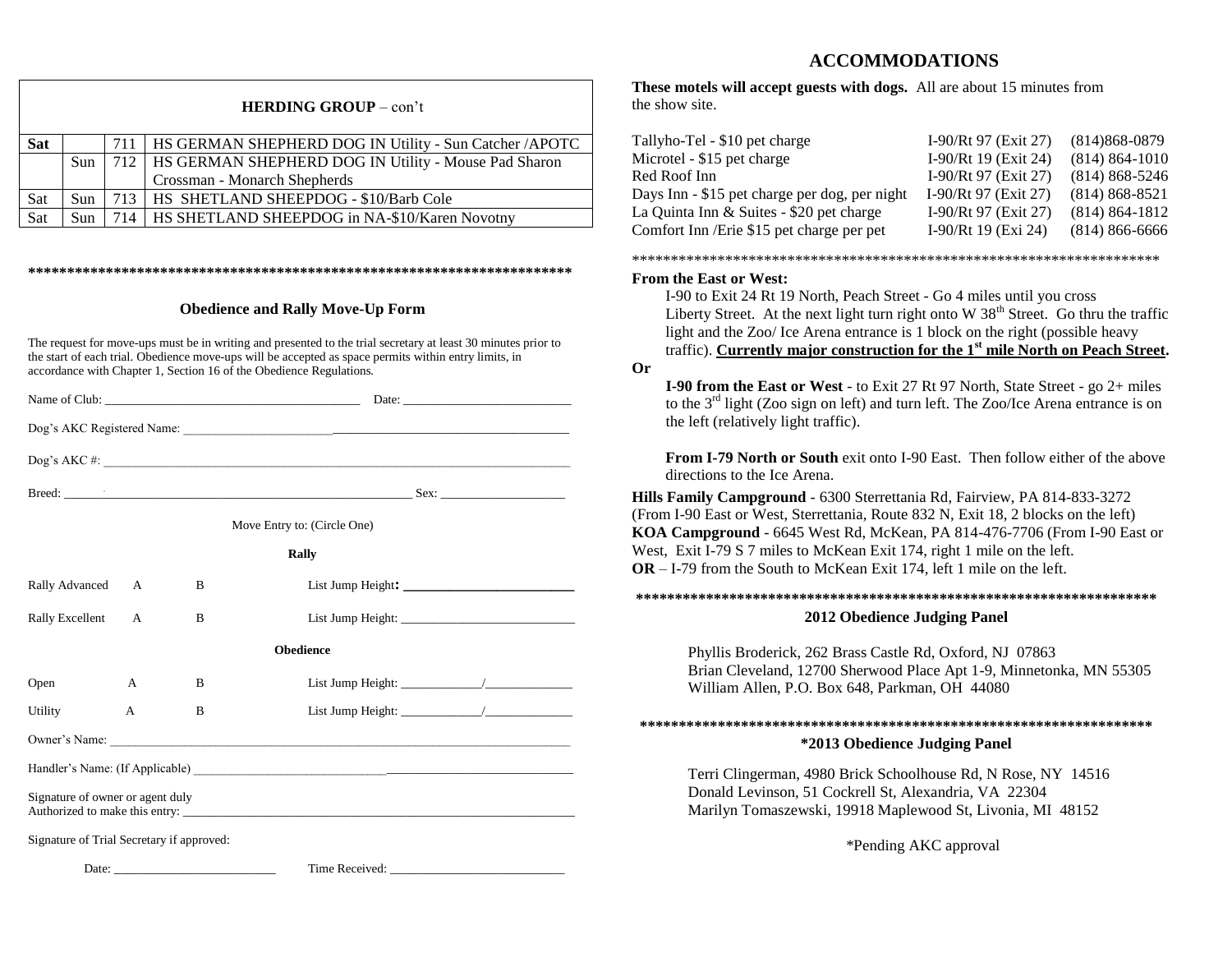#### **TRIAL REGULATIONS/NOTICE TO EXHIBITORS**

**Mail All Entries to:** Janet Norman, 3412 Hershey Road, Erie, PA 16506-4710

**OBEDIENCE ENTRY FEE:** \$26.00 (including a \$3.00 AKC Event Service Fee and \$.50 AKC Recording Fee) for the first entry of a dog each day and \$16.00 (including a \$3.00 AKC Event Service Fee and \$.50 AKC Recording Fee) for each additional entry of same dog on the same day.

**RALLY ENTRY FEE:** \$26.00 (including a \$3.00 AKC Recording Fee) for the first entry of a dog and \$16.00 (including a \$3.00 AKC Recording Fee) for each additional entry of same dog on the same day. **Optional Titling Classes entry fees are the same as Obedience & Rally.**

**ENTRIES WILL NOT BE ACCEPTED WITHOUT FEES. Entries close at the Trial Secretary's home at 5:00 pm, Wednesday, August 1, 2012 after which time entries cannot be accepted, canceled or substituted, except as provided for in Chapter 11, Section 6 of the Dog Show Rules.**

**Make all checks and Money Orders** payable to Admiral Perry Obedience Training Club, Inc. (APOTC, Inc). Please mail checks or money orders with entries. Trial Secretary/APOTC, Inc assumes no responsibility for cash sent through the mail.

**Canadian Exhibitors Must Make Fees Payable In U.S. Funds.** Post-dated checks and returned checks do not constitute a valid entry fee. The Trial Secretary will add a collection fee of \$25 to the amount of each returned check.

**Telegraph, telephone and unsigned entries cannot be accepted.** Entries not on official AKC entry forms, or photocopies of entry forms without agreement and rules on the reverse side of the official AKC entry form are **NOT ACCEPTABLE**.

**Declination of Entries** – APOTC, Inc. may decline any entry and may remove any dog due to disease, viciousness, or other cause and no one shall have any claim against APOTC or any official thereof. The person accompanying a dog must show a ticket of admission and identification before the dog will be received. Only dogs entered in the Obedience Trial are allowed on the premises. *Bitches in season will not be admitted to the Trial and entry fee will not be refunded.*Entry fee shall not be refunded in the event the dog is absent, disqualified, excused by a Vet or Judge, or barred from competition by action of the Show Committee. If the trial must be canceled or cannot be completed because of riots, civil disturbances or other acts beyond the control of the management, **no refunds will be made.** 

**Errors On Entry Forms:** Owners are responsible for errors made on entry forms submitted, and no entry fee will be refunded and no entry will be canceled, in the event of such errors, after the closing date.

Exhibitors must be governed by rules and regulations of civil authorities, building/parking restrictions.

Vehicles parked contrary to regulation will be subject to towing at owner's expense. **No hook-ups for RV's are available.** Only self contained RV's will be allowed overnight.

**RV's must park on EAST side of parking lot.**

#### **NO PRIVATE EXERCISE PENS INDOORS GENERAL CONDITIONS**

All awards will be made at the Trial. Dog means either sex. Qualifying scores are required for prizes offered in regular classes only. Cash prizes will be paid in the ring to the person showing the dog. The APOTC Trophy Committee reserves the **right to substitute a trophy or equal or greater value. Trophies are donated by APOTC unless otherwise specified. Breed prizes are for REGULAR CLASSES only.**

**Optional titling classes are NOT considered regular classes.**

#### **ALL TROPHIES MUST BE PICKED UP BY THE CONCLUSION OF THE SUNDAY TRIAL OR FORFEITED. NO TROPHIES WILL BE MAILED.**

|     |     |     | <b>TOY GROUP</b>                        |
|-----|-----|-----|-----------------------------------------|
| Sat | Sun |     | 501   HS DOG IN TOY - \$10/Ann Gehrlein |
| Sat | Sun | 502 | HS CHIHUAHUA - \$5/Ann Gehrlein         |
| Sat | Sun | 503 | HS MALTESE - \$5/World of Music         |
| Sat | Sun | 504 | HS POMERANIAN - \$10/Charlene Ballus    |
| Sat | Sun | 505 | HS TOY POODLE - \$10/Marilyn Eickley    |
|     |     |     |                                         |

#### **NON-SPORTING GROUP**

| Sat | Sun | 601 | HS NON-SPORTING DOG - \$10/Barb Cole      |
|-----|-----|-----|-------------------------------------------|
| Sat |     | 602 | HS BICHON FRISE - Plaque /Sylvia Popowski |
|     | Sun | 603 | HS BULLDOG - Breed Plate/Scott Eaton      |
| Sat | Sun | 604 | HS DALMATIAN - \$20/Pat Martin            |
| Sat |     | 605 | HS LHASA APSO - Note Cards/APOTC          |
| Sat |     | 606 | HS POODLE - \$10 /Linda Shoop             |
| Sat | Sun | 607 | HS SCHIPPERKE - \$10/ Dale Smith          |
|     | Sun | 609 | HS SCHIPPERKE - Sun catcher/ APOTC        |
|     |     |     |                                           |

#### **HERDING GROUP**

| Sat  | <b>Sun</b> | 701 | HS HERDING DOG - \$10/ Chuck & Evie Thomas            |
|------|------------|-----|-------------------------------------------------------|
| Sat  |            | 702 | HS AUSTR CATTLE DOG-Folding Rocker & \$10             |
|      |            |     | Pam Snethen                                           |
|      | <b>Sun</b> | 703 | HS AUSTR CATTLE DOG - Breed Pitcher/\$15/ Pam Snethen |
| Sat  | <b>Sun</b> | 704 | <b>HS AUSTRALIAN SHEPHERD - \$20</b>                  |
|      |            |     | Chuck & Evie Thomas & Cindy Stubenhofer               |
| Sat  | Sun        | 705 | HS BELGIAN HERDING DOG - \$20/Cindy Stubenhofer       |
| Sat. | Sun.       | 706 | HS BORDER COLLIE - \$10/Chuck/Evie Thomas &           |
|      |            |     | Barb/Dennis Cole                                      |
| Sat  | Sun        | 707 | HS BORDER COLLIE IN OA - \$10/ Chuck & Evie Thomas    |
| Sat  | <b>Sun</b> | 708 | HS COLLIE in NA - \$10 /Marge Sovec                   |
| Sat  | <b>Sun</b> | 709 | HS GERMAN SHEPHERD DOG - \$10/Amy Barney &            |
|      |            |     | The Animal Clinic                                     |
| Sat  | Sun        | 710 | HS GERMAN SHEPHERD DOG IN NA - \$15/Tracy McCray      |
|      |            |     | In memory of John Wheeler                             |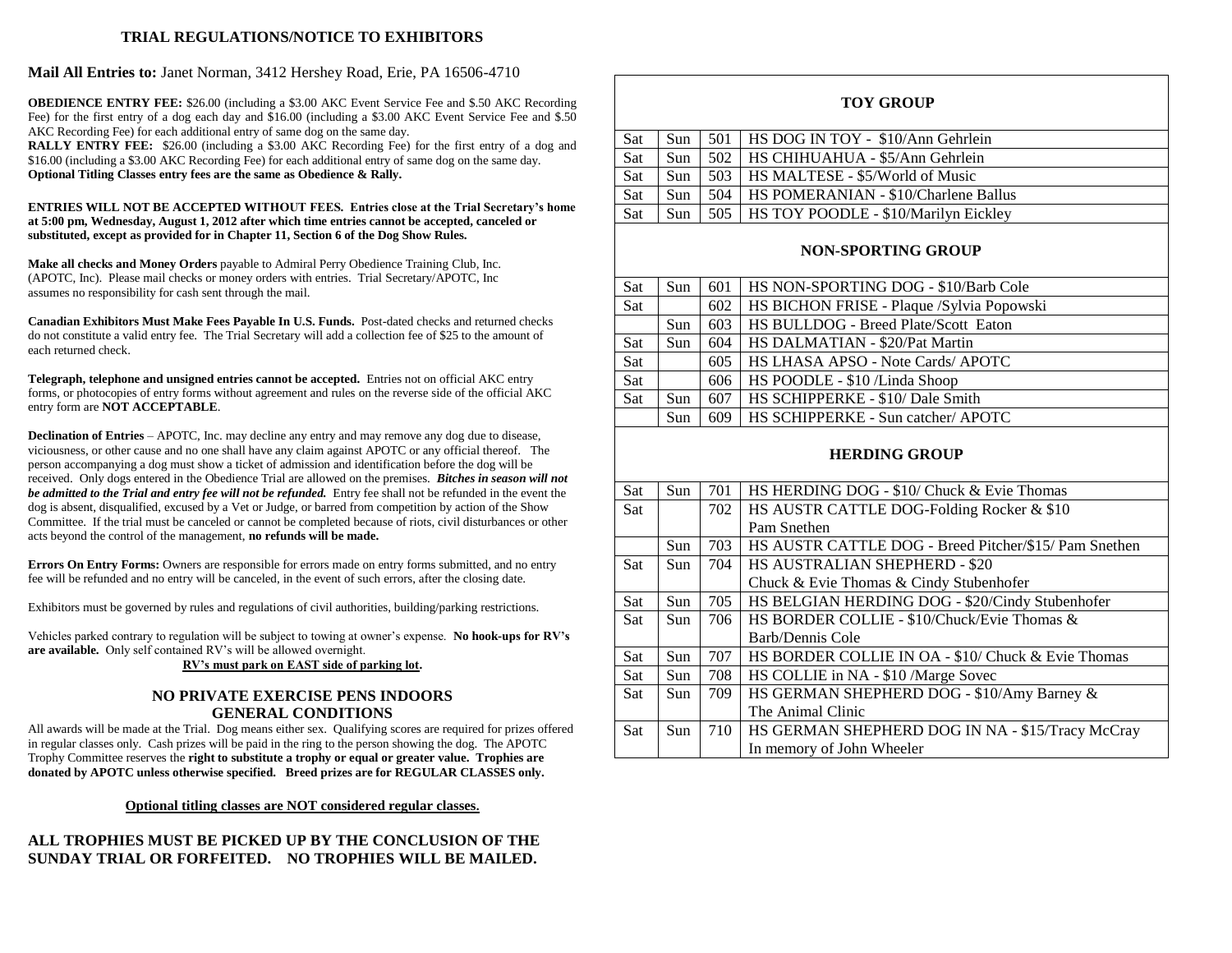|     |     |     | <b>WORKING GROUP - Con't</b>                             |
|-----|-----|-----|----------------------------------------------------------|
|     | Sun | 318 | HS ROTTWEILER IN Open - Figurine/Barb Cole               |
|     |     |     | In memory of Heather Hedderick's Sheltie, Tyson          |
| Sat | Sun | 319 | HS ST BERNARD - \$10/Kim Gates, MHC Computers            |
| Sat |     | 320 | HS SIBERIAN HUSKY- Breed Mug/ Jeanne Steiner & Barry     |
|     |     |     | Brunner, Barynuk Siberians                               |
|     | Sun | 321 | HS SIBERIAN HUSKY - Breed Plate/ Beth, Tim, Rick Terella |
|     |     |     | In memory of Glen Terella -                              |
| Sat |     | 322 | HS SIBERIAN HUSKY IN Open A \$10 / Wende Steffey         |
|     | Sun | 323 | HS SIBERIAN HUSKY -Brandy Snifter/ Wende Steffey         |
| Sat | Sun | 324 | HS STANDARD SCHNAUZER - \$10/Verna Cupps                 |
|     |     |     | <b>TERRIER GROUP</b>                                     |
| Sat | Sun | 401 | HS TERRIER - \$10 - Karen Grettler                       |
| Sat |     | 402 | HS TERRIER- Barking doorstop - APOTC                     |
|     | Sun | 403 | HS TERRIER IN UA - Breed mug - APOTC                     |
| Sat |     | 404 | HS AIREDALE - Ceramic mug - APOTC                        |
| Sat |     | 405 | HS BORDER TERRIER - Crystal Brandy Snifter/Mary Beth     |
|     |     |     | Smorgorzewski                                            |
|     | Sun | 406 | HS BORDER TERRIER - \$10/Bill & Doris Fletcher           |
|     | Sun | 407 | HS BULL TERRIER - Statue /Barb Cole in memory of CKC     |
|     |     |     | OTCH Holly Hill Count the Votes UDX                      |
| Sat | Sun | 408 | HS WIREHAIRED OR SMOOTH FOX TERRIER - \$10/              |
|     |     |     | Pam Snethen                                              |
| Sat | Sun | 409 | HS MINIATURE SCHNAUZER - \$10 - Trish Clark &            |
|     |     |     | <b>Beth Rapp</b>                                         |
| Sat | Sun | 410 | HS PARSON RUSSELL TERRIER - Elaine Smith,                |
|     |     |     | Steve & Toni Wright                                      |

#### **OBEDIENCE CLASS RIBBONS AND PRIZES**

FIRST PLACE – Blue ribbon, \$20 THIRD PLACE – Yellow ribbon, \$10 SECOND PLACE – Red ribbon, \$15 FOURTH PLACE – White ribbon, \$5 *Monetary placement awards provided by Janet & Lou Norman (NA 1st), Debbie Giewont & Sherrie Galvin, (NB 1st & 3rd) Trish Clark, (OA 1 st & 3rd), and APOTC* 

QUALIFYING SCORE Green Ribbon HIGH IN TRIAL Blue and Yellow Rosette, \$50 HIGH COMBINED Blue & Yellow Rosette, \$50 ROSETTES will be awarded for completing a title the day of the show.

#### **RALLY CLASS RIBBONS AND PRIZES**

QUALIFYING SCORE – Green Ribbon 1 <sup>st</sup> - 4<sup>th</sup> PLACEMENTS – Ribbon & Toy HS Chesapeake Bay Ret in Novice Rally - Sm dog biscuit canister – Concordcreek Chesapeakes ROSETTES will be awarded for completing a title the day of the show.

#### **HANDLER AWARDS**

**Junior Handler** (under 18) – Sat only - Dog Gift Set – Melanie Shufran **Senior Handler** (60 & over) – Sat and Sun – Metal Plate – Marilyn Eickley

 *If you are eligible for a handler award, you must register at the Trophy Table by 10:00 am on the day of the trial.* 

#### **SPECIAL & ANNUAL AWARDS**

THE NINTH ANNUAL **KIP PEDERSEN AWARD** – to be presented to the **High Scoring Dog in Novice A on Saturday, August 18th**  .

THE TWELFTH ANNUAL **BERL SLAGLE AWARD** will be presented to the **High Scoring Dog in Utility A on Sunday, August 19th .** Berl's Irish Setter, Clancey, was one of the first Utility dogs in Erie.

|            |            |     | <b>SPORTING GROUP</b>                             |
|------------|------------|-----|---------------------------------------------------|
|            |            |     |                                                   |
| Sat        | <b>Sun</b> | 101 | HS SPORTING DOG - \$10/The Animal Clinic          |
|            | Sun        | 102 | HS BRITTANY - \$10/Holly Wood                     |
| <b>Sat</b> | Sun        | 103 | HS CHESAPEAKE BAY RET - Fleece Blanket            |
|            |            |     | Concordcreek Chesapeakes / Anna Marie Senita      |
| Sat        |            | 104 | HS CHESAPEAKE BAY RET IN Novice – Medium treat    |
|            |            |     | canister – Anna Marie Senita                      |
| Sat        |            | 105 | HS ENGLISH COCKER SPANIEL - Plaque/APOTC          |
| Sat        |            | 106 | HS ENGLISH COCKER SPANIEL - \$10 In memory of     |
|            |            |     | Kip Pedersen                                      |
| Sat        |            | 107 | HS ENG SPRINGER - Collector plate/ Nadia Andrijiw |
|            | Sun        | 108 | HS ENG SPRINGER- Figurine/APOTC                   |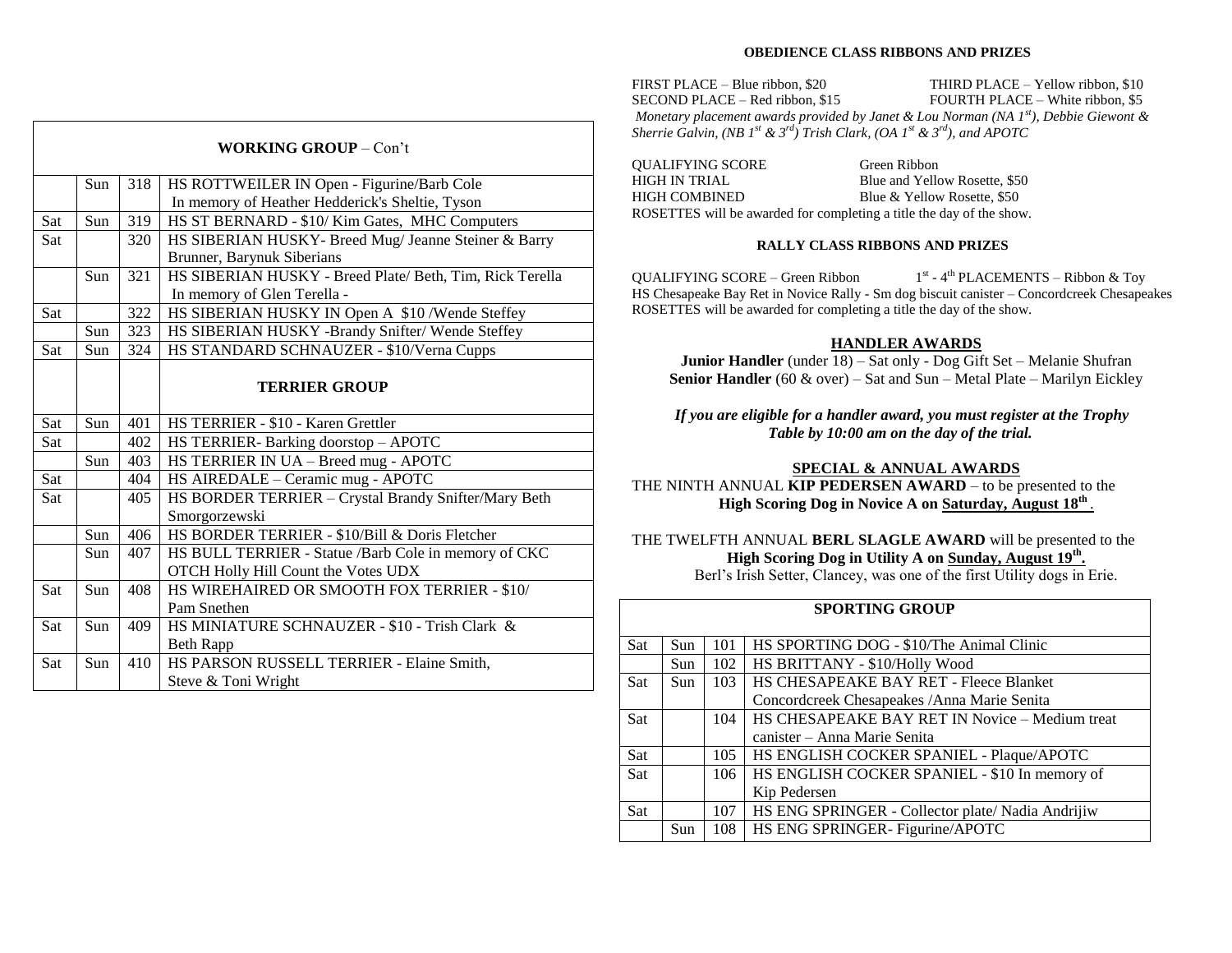| <b>SPORTING GROUP – Con't</b> |     |     |                                                    |  |  |  |
|-------------------------------|-----|-----|----------------------------------------------------|--|--|--|
|                               | Sun | 109 | HS ENG SPRINGER IN Novice - Goody Basket           |  |  |  |
|                               |     |     | Nadia Andrijiw                                     |  |  |  |
|                               | Sun | 110 | HS ENG SPRINGER IN Utility - Goody Basket          |  |  |  |
|                               |     |     | Nadia Andrijiw                                     |  |  |  |
| Sat                           | Sun | 111 | HS FLAT COATED RET - \$20/David & Ann Haller       |  |  |  |
| Sat                           |     | 112 | HS FLAT COATED RET - Folding Chair/Don Neckel      |  |  |  |
| Sat                           |     | 113 | HS FLAT COATED RET IN Novice - \$20                |  |  |  |
|                               |     |     | David & Ann Haller                                 |  |  |  |
| Sat                           |     | 114 | HS FLAT COATED RET IN Open or Utility - \$20       |  |  |  |
|                               |     |     | David & Ann Haller                                 |  |  |  |
| Sat                           | Sun | 115 | HS GERMAN WIREHAIRED POINTER - \$15                |  |  |  |
|                               |     |     | Baycrest Chesapeakes/Shyla Gunther                 |  |  |  |
| Sat                           | Sun | 116 | HS GOLDEN RETRIEVER - \$10/Ann Gehrlein            |  |  |  |
| Sat                           | Sun | 117 | HS GOLDEN RETRIEVER IN NA - \$20/Ann Gehrlein      |  |  |  |
| Sat                           | Sun | 118 | HS GOLDEN RETRIEVER IN OA - \$10/ Sherri Galvin &  |  |  |  |
|                               |     |     | Ann Gehrlein                                       |  |  |  |
| Sat                           | Sun | 119 | HS GOLDEN RETRIEVER IN UA - \$10/Sherri Galvin     |  |  |  |
| Sat                           | Sun | 120 | HS IRISH SETTER IN NA - Breed Plate/Berl Slagle    |  |  |  |
| Sat                           |     | 121 | HS IRISH SETTER IN OA - Breed Plate/Berl Slagle    |  |  |  |
|                               | Sun | 122 | HS IRISH SETTER IN OA - Trophy/APOTC               |  |  |  |
| Sat                           | Sun | 123 | HS IRISH SETTER IN UA - Breed Plate/Berl Slagle    |  |  |  |
| Sat                           | Sun | 124 | HS IRISH SETTER IN UA - \$10/Marge Sovec           |  |  |  |
| Sat                           | Sun | 125 | HS LABRADOR RETRIEVER - \$20/Jim & Sandy Globa &   |  |  |  |
|                               |     |     | Lee-Ann Czytuck                                    |  |  |  |
| Sat                           | Sun | 126 | HS NOVA SCOTIA DUCK TOLLING RET - \$10/Trish Clark |  |  |  |
| Sat                           | Sun | 127 | HS WEIMERANER - \$10/ Chuck & Evie Thomas          |  |  |  |
|                               |     |     | & Jim & Sandy Globa                                |  |  |  |

# **HOUND GROUP**

| Sat | Sun | 201 | HS HOUND - \$10/The Animal Clinic & Kathy Croft   |
|-----|-----|-----|---------------------------------------------------|
| Sat | Sun | 202 | HS SCENTHOUND - \$10/Sue Eastman & Sherri Galvin  |
| Sat | Sun | 203 | HS. SIGHTHOUND - \$5/Safe & Sound Pet Sitting &   |
|     |     |     | Kathy Croft                                       |
| Sat |     | 204 | HS BASSETT HOUND - Framed Embroidery/Ann Gehrlein |
| Sat | Sun | 205 | HS BASSETT HOUND - \$10/Tammy Hodge               |
| Sat | Sun | 206 | HS BEAGLE - \$10/Brad Eaton                       |
|     | Sun | 207 | HS BLOODHOUND - Plaque/APOTC                      |
| Sat |     | 208 | HS PHAROAH HOUND - Plaque/APOTC                   |
| Sat | Sun | 209 | HS RHODESIAN RIDGEBACK - \$10/Sherri Galvin       |
| Sat | Sun | 210 | HS WHIPPET - \$8/Holly Wood                       |
| Sat |     | 211 | HS WHIPPET – Figurine/Barb Cole in memory of CKC  |
|     |     |     | OTCH Holly Hill Count the Votes, UDX              |

# **WORKING GROUP**

| Sat | Sun | 301 | HS DOG IN WORKING GROUP - \$10/The Animal Clinic     |
|-----|-----|-----|------------------------------------------------------|
|     | Sun | 302 | HS WORKING DOG IN OA - \$10/The Animal Clinic        |
| Sat |     | 303 | HS BOXER - Plaque/APOTC                              |
| Sat | Sun | 304 | HS BOXER - \$10/Heidi Hardy                          |
|     | Sun | 305 | HS BOXER IN Novice - Frame/Claudia Haight            |
| Sat |     | 306 | HS BOXER IN NA - \$10/Heidi Hardy                    |
|     | Sun | 307 | HS BOXER IN NA - Breed Plate/Heidi Hardy             |
|     | Sun | 308 | HS. BOXER IN Open or Utility - Framed Needlepoint    |
|     |     |     | Ann Gehrlein                                         |
| Sat |     | 309 | HS DOBERMAN - \$15/The Animal Clinic & Deborah Hill  |
|     | Sun | 310 | HS DOBERMAN - Figurine/Barb Cole in memory of CKC    |
|     |     |     | OTCH Holly Hill Count the Votes, UDX                 |
| Sat |     | 311 | HS DOBERMAN IN Utility - Plaque/APOTC                |
| Sat | Sun | 312 | HS DOBERMAN IN UA - \$12.50/Marge & Frank Sovec      |
| Sat | Sun | 313 | HS GIANT SCHNAUZER - \$10/Trish Clark, Jodi Casillo, |
|     |     |     | Jim Globa                                            |
|     | Sun | 314 | <b>HS GREAT DANE - Note cards/APOTC</b>              |
| Sat | Sun | 315 | HS PORTUGUESE WATER DOG - \$10/Linda Shoop &         |
|     |     |     | Chuck & Evie Thomas                                  |
|     | Sun | 316 | HS ROTTWEILER IN NA - \$10/Norma Dikeman             |
|     | Sun | 317 | HS ROTTWEILER IN NB - \$10/ Norma Dikeman            |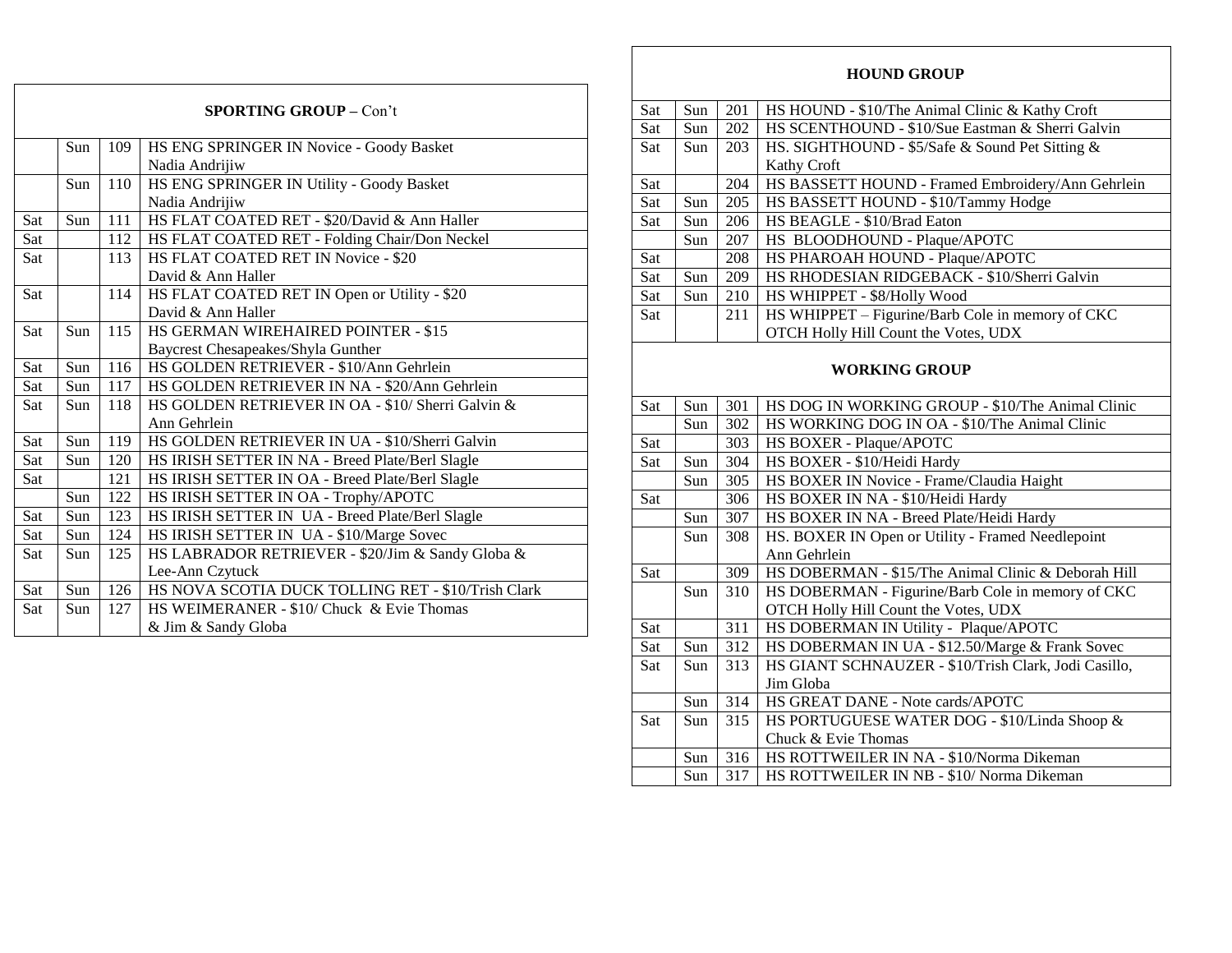#### *AGREEMENT*

I (we) agree that the club holding this event has the right to refuse this entry for cause which the club shall deem sufficient. In consideration of the acceptance of this entry and of the holding of this event and of the opportunity to have the dog judged and to win prizes, ribbons, or trophies. I (we) agree to hold the AKC, the event-giving club, their members, directors, governors, officers, agents, superintendents or event secretary and the owner and/or lesser of the premises any provider of services that are necessary to hold this event and any employees or volunteers of the aforementioned parties, and any AKC approved judge, judging at this event, harmless from any claim for loss or injury which may be alleged to have been caused directly or indirectly to any person or thing by the act of this dog while in or about the event premises or grounds or near any entrance thereto, and I (we) personally assume all responsibility and liability for any such claim; and I (we) further agree to hold the aforementioned parties harmless from any claim for loss, injury or damage to this dog.

Additionally, I (we) hereby assume the sole responsibility for and agree to indemnify, defend and save the aforementioned parties harmless from any and all loss and expense (including legal fees) by reason of the liability imposed by law upon any of the aforementioned parties for damage because of bodily injuries, including death at any time resulting there from, sustained by any person or persons, including myself (ourselves), or on account of damage to property, arising out of or in consequence of my (our) participation in this event, however such, injuries, death or property damage may be caused, and whether or not the same may be caused or may be alleged to have been caused by the negligence of the aforementioned parties or any of their employees, agents, or any other persons. **I (WE) AGREE THAT ANY CAUSE OF ACTION, CONTROVERSY OR CLAIM ARISING OUT OF OR RELATED TO THE ENTRY, EXHIBITION OR ATTENDANCE AT THE EVENT BETWEEN THE AKC AND MYSELF (OURSELVES) OR AS TO THE CONSTRUCTION, INTREPRETATION AND EFFECT OF THIS AGREEMENT SHALL BE SETTLED BY ARBITRATION PURSUANT TO THE APPLICABLE RULES OF THE AMERICAN ARBITRATION ASSOCIATION. HOWEVER, PRIOR TO ARBITRATION ALL APPLICABLE AKC BYLAWS, RULES, REGULATIONS AND PROCEDURES MUST FIRST BE FOLLOWED AS SET FORTH IN THE AKC CHARTER AND BYLAWS, RULES, REGULATIONS, PUBLISHED POLICIES AND GUIDELINES.** 

#### *INSTRUCTIONS*

- 1. (Variety) if you are entering a dog of breed in which there are varieties for show purposes, please designate the particular variety you are entering, i.e. Cocker Spaniel (solid color black, ASCOB, parti-color), Beagles (not exceeding 13 in., over 13 in. but not exceeding 15 in.), Dachshunds (longhaired, smooth, wirehaired), Collies (rough, smooth), Bull Terriers (colored, white), Manchester Terriers (standard, toy), Chihuahuas (smooth coat, long coat), English Toy Spaniels (King Charles and Ruby, Blenheim and Prince Charles), Poodles (toy, miniature, standard).
- 2. The following categories of dogs may be entered and shown in Best of Breed competition: Dogs that are Champions of Record and dogs which, according to their owners' records have completed the requirements for a championship, but whose championships are unconfirmed. The showing of unconfirmed Champions in Best of Breed competition is limited to a period of 90 days from the date the show where the dog completed the requirements for a championship.
- 3. (Event Class) Consult the classification in this premium list. If the event class in which you are entering your dog is divided, then, in addition to designating the class, specify the particular division of the class in which you are entering your dog, i.e., age division, color division, weight division.
- A dog must be entered in the name of the person who actually owned it at the time entries for an event closed. If a registered dog has been acquired by a new owner it must be entered in the name of its new owner in any event for which entries closed after the date of acquirement, regardless of whether the new owner has received the registration certificate indicating that the dog is recorded in his name. State on entry form whether transfer application has been mailed to the AKC. (For complete rules, refer to Chapter 11, Section 3).
- 5. Mixed Breed dogs entering classes for Agility, Obedience, and Rally trials should mark Breed as "All-American Dog/Mixed Breed." Sire and Dam information shall remain blank for mixed breed entrants.

**------------------------------------------------------------------------------------------------------------------------------------- If this entry is for Junior Showmanship, please give the following information:**

**JUNIOR SHOWMANSHIP Jr.'s DATE OF BIRTH \_\_\_\_\_\_\_\_\_\_\_\_\_\_\_\_\_\_\_\_\_\_\_\_\_\_\_\_\_\_\_**

**AKC JUNIOR HANDLER NUMBER** 

The above number must be included. Should you not have your Junior Handler number, this may be obtained from the American Kennel Club. Phone (919) 233-9767.

#### **By signing the entry form I (we) certify that the Junior Showman does not now, and will not at any time, act as an agent/handler for pay while continuing to compete in Junior Showmanship.**

Address\_\_\_\_\_\_\_\_\_\_\_\_\_\_\_\_\_\_\_\_\_\_\_\_\_\_\_\_\_\_\_\_\_\_\_\_\_\_\_\_\_\_\_\_\_\_\_\_\_\_\_\_\_\_\_\_\_\_\_\_\_\_\_\_\_\_\_\_\_\_\_\_\_\_\_\_\_\_\_\_

 $City$   $\rule{1em}{0.15mm}$   $\rule{1em}{0.15mm}$   $\qquad$   $\qquad$   $\qquad$   $\qquad$   $\qquad$   $\qquad$   $\qquad$   $\qquad$   $\qquad$   $\qquad$   $\qquad$   $\qquad$   $\qquad$   $\qquad$   $\qquad$   $\qquad$   $\qquad$   $\qquad$   $\qquad$   $\qquad$   $\qquad$   $\qquad$   $\qquad$   $\qquad$   $\qquad$   $\qquad$   $\qquad$   $\qquad$   $\qquad$   $\qquad$   $\qquad$ 

If junior handler is not the owner of the dog identified on the face of this form, what is the relationship of the Junior Handler to the Owner?

#### Official American Kennel Club Entry form

## **Obedience Only**

Admiral Perry Obedience Training Club, Inc. Obedience & Rally Trials

| OB EVENT #2012064405             | OB EVENT #2012064407           |
|----------------------------------|--------------------------------|
| $\Box$ Saturday, August 18, 2012 | $\Box$ Sunday, August 19, 2012 |

**Obedience Trial Entry Fees each day:** \$26.00 for the first regular OBEDIENCE entry of a dog (includes \$.50 AKC recording and \$3.00 event fees) \$16.00 (including \$3.00 event fee) for each additional entry of the same dog on the same day. **Rally Entry Fee**: \$26.00 (including a \$3.00 AKC Recording Fee) for the first entry of a dog and \$16.00 (including \$3.00 event fee) for each additional entry of same dog. Wild Card non regular class \$10.00 (Novice, Open, Utility)

Entries close at 5:00 PM, Wednesday August 1, 2012 after which time entries cannot be accepted, canceled, or substituted, except as provided for in Chapter 11, Section 6 of the Dog Show Rules.

**Mail Entries with fees to Trial Secretary:** Janet Norman, 3412 Hershey Road, Erie, PA 16506-4710.

**Make Checks or Money Orders Payable to: APOTC Canadian Exhibitors must make fees payable in U.S. Funds. NOTE: Express mail entries must include signature waiver to allow delivery without the addressee's signature.**

I enclose \$\_\_\_\_\_\_\_\_\_ for entry fees and \$ \_\_\_\_\_\_\_\_ for pre-paid 2-day catalog(s) (\$3.00 each)

Important – Read carefully instructions on reverse side before filling out. Numbers in boxes indicate sections of the instructions relevant to the

information needed in that box (PLEASE PRINT)

| <b>Breed</b>                                                     |                 | Variety 1             |                                                              |  | Sex                   |
|------------------------------------------------------------------|-----------------|-----------------------|--------------------------------------------------------------|--|-----------------------|
| Dog 23<br>Show                                                   |                 | Class 3<br>Division   |                                                              |  |                       |
| <b>Additional Classes</b>                                        | Obedience Class |                       | Rally Class (Jump Height)                                    |  | Jr. Showmanship Class |
| Name of (See Back)<br>Junior Handler (if any)<br>Full Name       |                 | Jr. Handler<br>Number |                                                              |  |                       |
| Of Dog                                                           |                 |                       |                                                              |  |                       |
| Enter number here<br>$\Box$ AKC Reg No.<br>$\Box$ AKC Litter No. |                 |                       | Date of<br><b>Birth</b>                                      |  |                       |
| $\Box$ PAL/ILP No.<br>$\Box$ Foreign Reg & Country               |                 |                       | Place of<br><b>Birth</b><br>USA □ Canada □ Foreign<br>$\Box$ |  |                       |
| <b>Breeder</b>                                                   |                 |                       |                                                              |  |                       |
| Sire                                                             |                 |                       |                                                              |  |                       |
| Dam                                                              |                 |                       |                                                              |  |                       |
| Actual Owner(s) 4 (Please Print)                                 |                 |                       |                                                              |  |                       |
| <b>Owners Address</b>                                            |                 |                       |                                                              |  |                       |
| City                                                             |                 |                       | State                                                        |  | Zip                   |
| Name of owner's agent (if any) at the show                       |                 |                       |                                                              |  |                       |

I CERTIFY that I am the actual owner of the dog, or that I am the duly authorized agent of the actual owner whose name I have entered above. In consideration of the acceptance of this entry, I (we) agree to abide by the rules and regulations of The American Kennel Club in effect at the time of this event and by any additional rules and regulations appearing in the premium list for this event, and further agree to be found by the "Agreement" printed on the reverse side of this entry form. I (we) certify and represent that the dog entered is not a hazard to persons or other dogs. This entry is submitted for acceptance on the foregoing representation and agreement. I (we) agree to conduct myself (ourselves) in accordance with all such Rules and Regulations (including all provisions applying to discipline) and to abide by any decisions made in accord with them.

| Signature of owner or agent<br>duly authorized to make this entry |    |                             |    |  |
|-------------------------------------------------------------------|----|-----------------------------|----|--|
| Telephone #                                                       |    |                             |    |  |
| Are you a new exhibitor? Yes                                      | Nο | Owner/Handler Fligible? Yes | Nο |  |

Are you a new exhibitor? Yes\_\_\_\_\_\_ No\_\_\_\_\_\_ Owner/Handler Eligible? Yes\_\_\_\_\_\_ No\_\_\_\_\_\_ E-mail address (an acknowledgement or receipt\_\_\_\_\_\_\_\_\_\_\_\_\_\_\_\_\_\_\_\_\_\_\_\_\_\_\_\_\_\_\_\_\_\_\_\_\_\_\_\_\_\_\_\_\_\_\_\_\_\_\_\_\_\_\_\_\_\_\_\_\_\_\_\_\_\_